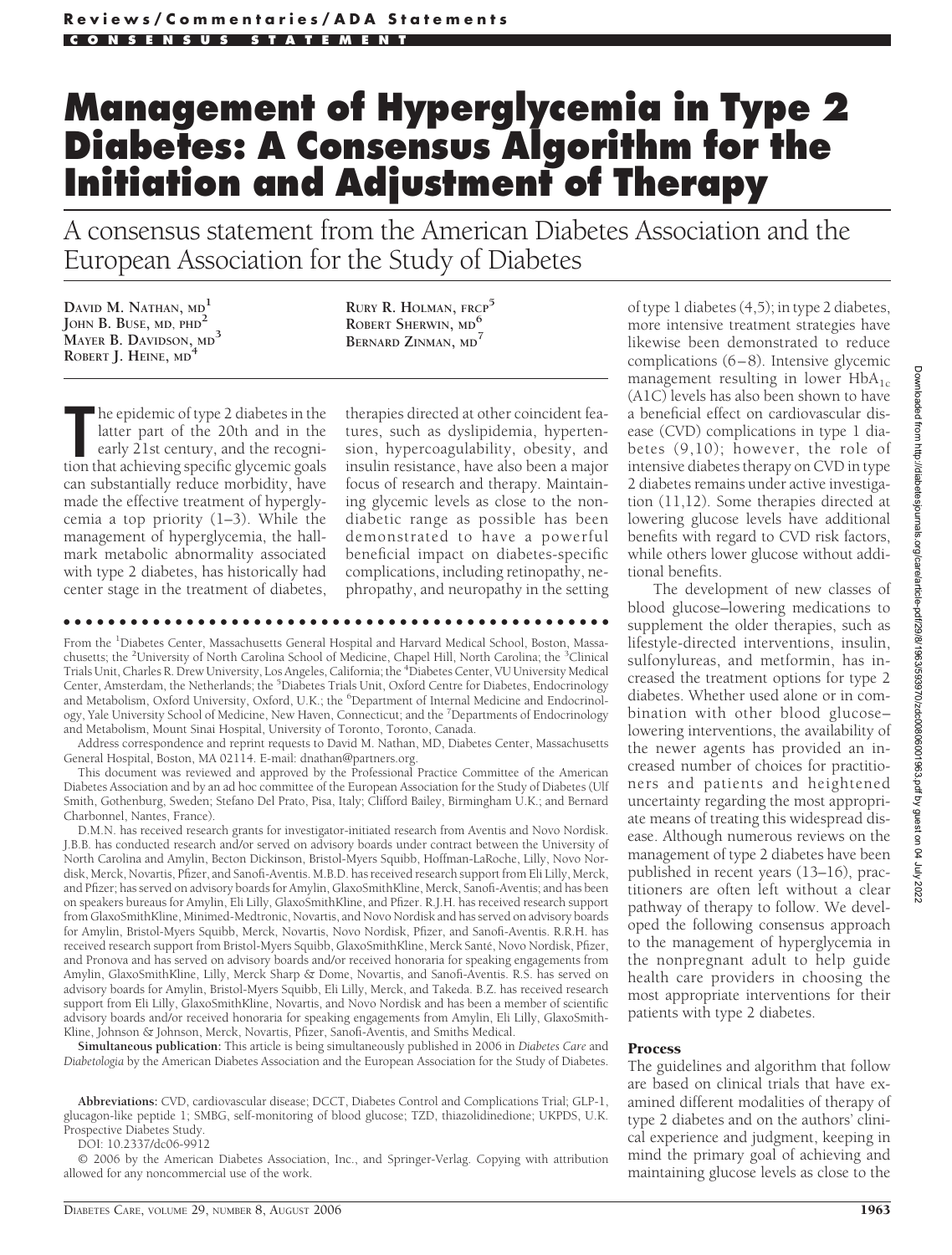|  | Table 1-Summary of antidiabetic interventions as monotherapy |  |
|--|--------------------------------------------------------------|--|
|  |                                                              |  |

| Interventions                                         | Expected decrease<br>in A1C $(\%)$ | Advantages                                            | Disadvantages                                                                                    |
|-------------------------------------------------------|------------------------------------|-------------------------------------------------------|--------------------------------------------------------------------------------------------------|
| Step 1: initial                                       |                                    |                                                       |                                                                                                  |
| Lifestyle to decrease weight<br>and increase activity | $1 - 2$                            | Low cost, many benefits                               | Fails for most in 1st year                                                                       |
| Metformin                                             | 1.5                                | Weight neutral, inexpensive                           | GI side effects, rare lactic acidosis                                                            |
| Step 2: additional therapy                            |                                    |                                                       |                                                                                                  |
| Insulin                                               | $1.5 - 2.5$                        | No dose limit, inexpensive,<br>improved lipid profile | Injections, monitoring, hypoglycemia,<br>weight gain                                             |
| Sulfonylureas                                         | 1.5                                | Inexpensive                                           | Weight gain, hypoglycemia*                                                                       |
| <b>TZDs</b>                                           | $0.5 - 1.4$                        | Improved lipid profile                                | Fluid retention, weight gain, expensive                                                          |
| Other drugs                                           |                                    |                                                       |                                                                                                  |
| $\alpha$ -Glucosidase inhibitors                      | $0.5 - 0.8$                        | Weight neutral                                        | Frequent GI side effects, three times/<br>day dosing, expensive                                  |
| Exenatide                                             | $0.5 - 1.0$                        | Weight loss                                           | Injections, frequent GI side effects,<br>expensive, little experience                            |
| Glinides                                              | $1 - 1.5$ †                        | Short duration                                        | Three times/day dosing, expensive                                                                |
| Pramlintide                                           | $0.5 - 1.0$                        | Weight loss                                           | Injections, three times/day dosing,<br>frequent GI side effects, expensive,<br>little experience |

\*Severe hypoglycemia is relatively infrequent with sulfonylurea therapy. The longer-acting agents (e.g. chlorpropamide, glyburide glibenclamide, and sustainedrelease glipizide) are more likely to cause hypoglycemia than glipizide, glimepiride, and gliclazide. †Repaglinide is more effective at lowering A1C than nateglinide. GI, gastrointestinal.

nondiabetic range as possible. The paucity of high-quality evidence in the form of clinical trials that directly compare different diabetes treatment regimens remains a major impediment to recommending one class of drugs, or a particular combination of therapies, over another. While the algorithm that we propose is likely to engender debate, we hope that the recommendations will help guide the therapy of type 2 diabetes and result in improved glycemic control and health status over time.

# Glycemic goals of therapy

Controlled clinical trials, such as the Diabetes Control and Complications Trial (DCCT) (4) and the Stockholm Diabetes Intervention Study (5) in type 1 diabetes and the U.K. Prospective Diabetes Study (UKPDS) (6,7) and Kumamoto Study (8) in type 2 diabetes, have helped to establish the glycemic goals of therapy that result in improved long-term outcomes. Although the various clinical trials have had different designs, interventions, and measured outcomes, the trials, in concert with epidemiologic data (17,18), support decreasing glycemia as an effective means of reducing long-term microvascular and neuropathic complications. The most appropriate target levels for blood glucose, on a day-to-day basis, and A1C, as an index of chronic glycemia, have not been systematically studied. However, both the

DCCT (4) and the UKPDS (6,7) had as their goals the achievement of glycemic levels in the nondiabetic range. Neither study was able to sustain A1C levels in the nondiabetic range in their intensivetreatment groups, achieving mean levels over time of  $\sim 7\%$ , 4 SDs above the nondiabetic mean.

The most recent glycemic goal recommended by the American Diabetes Association, selected on the basis of practicality and the projected reduction in complications over time, is "in general" an A1C level  $<$ 7% (19). For "the individual patient," the A1C should be "as close to normal  $(<$ 6%) as possible without significant hypoglycemia." The most recent glycemic goal set by the European Union– International Diabetes Federation is an A1C level  $<$  6.5%. The upper limit of the nondiabetic range is 6.1% (mean A1C of  $5% + 2$  SD) with the DCCT-standardized assay, which has been promulgated through the National Glycohemoglobin Standardization Program (NGSP) and adopted by the vast majority of commercially available assays (20). Our consensus is that an A1C of  $\geq$ 7% should serve as a call to action to initiate or change therapy with the goal of achieving an A1C level as close to the nondiabetic range as possible or, at a minimum, decreasing the A1C to  $\leq 7\%$ . We are mindful that this goal is not appropriate or practical for some patients, and clinical judgment,

based on the potential benefits and risks of a more intensified regimen, needs to be applied for every patient. Factors such as life expectancy and risk for hypoglycemia need to be considered for every patient before intensifying therapeutic regimens.

Assiduous attention to abnormalities other than hyperglycemia that accompany type 2 diabetes, such as hypertension and dyslipidemia, has been shown to improve microvascular and cardiovascular complications. Readers are referred to published guidelines for a discussion of the rationale and goals of therapy for the nonglycemic risk factors, as well as recommendations as to how to achieve them (1,21,22).

# Principles in selecting antihyperglycemic interventions

Choosing specific antihyperglycemic agents is predicated on their effectiveness in lowering glucose, extraglycemic effects that may reduce long-term complications, safety profiles, tolerability, and expense.

**Effectiveness in lowering glycemia.** Apart from their differential effects on glycemia, there are insufficient data at this time to support a recommendation of one class of glucose-lowering agents, or one combination of medications, over others with regard to effects on complications. In other words, the salutary effects of therapy on long-term complications appear to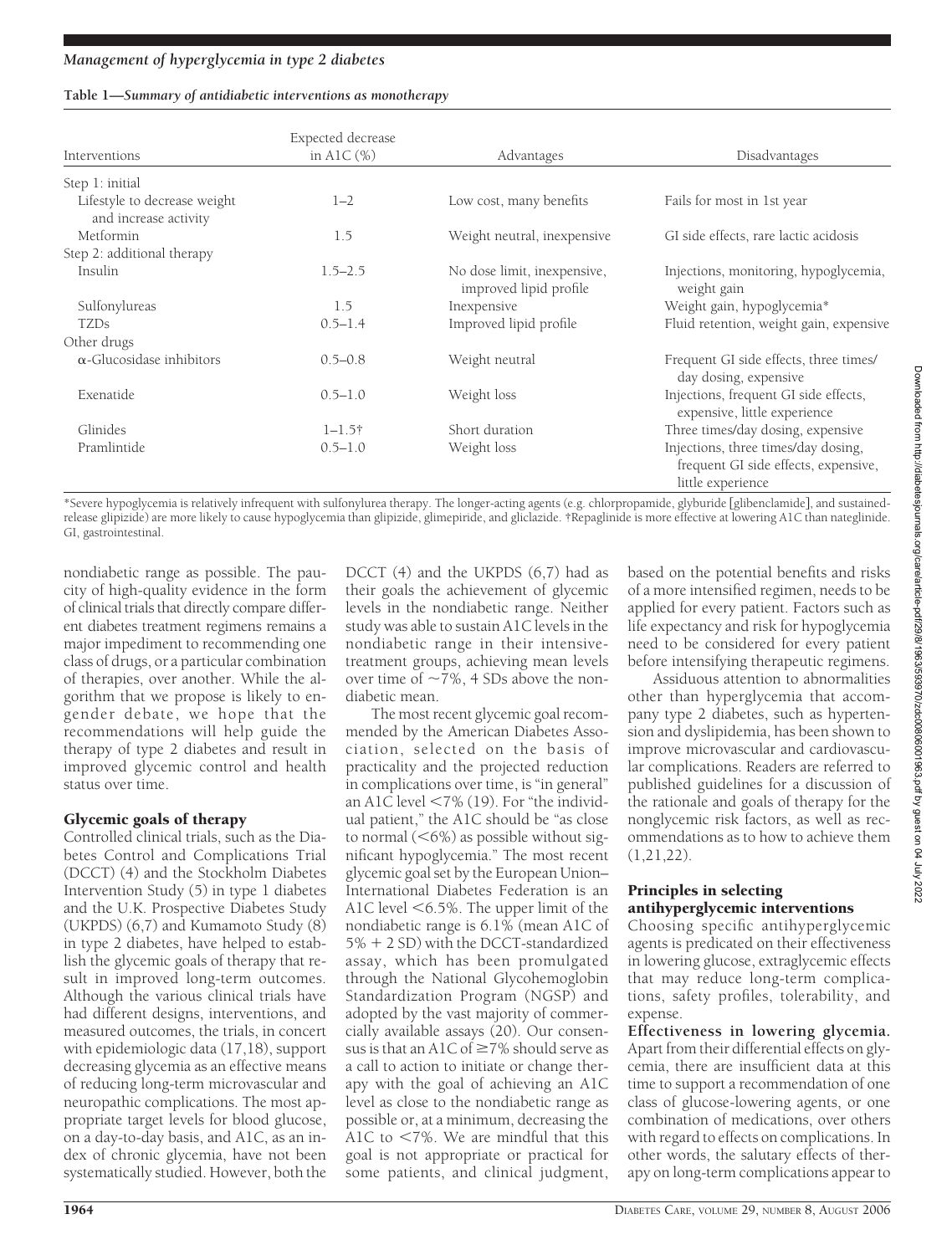be predicated predominantly on the level of glycemic control achieved rather than on any other specific attributes of the intervention(s) used to achieve glycemic goals. The UKPDS compared three classes of glucose-lowering medications (sulfonylurea, metformin, or insulin) but was unable to demonstrate clear superiority of any one drug over the others with regard to complications (6,7). However, the different classes do have variable effectiveness in decreasing glycemic levels (Table 1), and the overarching principle in selecting a particular intervention will be its ability to achieve and maintain glycemic goals. In addition to the intention-to-treat analyses demonstrating the superiority of intensive versus conventional interventions, the DCCT and UKPDS demonstrated a strong correlation between mean A1C levels over time and the development and progression of retinopathy and nephropathy (23,24). Therefore, we think it is reasonable to judge and compare blood glucose–lowering medications, and the combinations of such agents, primarily on the basis of the A1C levels that are achieved and on their specific side effects, tolerability, and expense. **Nonglycemic effects of medications.** In addition to variable effects on glycemia, specific effects of individual therapies on CVD risk factors, such as hypertension or dyslipidemia, were also considered important. We also included the effects of interventions that may benefit or worsen the prospects for long-term glycemic control in our recommendations. Examples of these would be changes in body mass, insulin resistance, or insulin secretory capacity in type 2 diabetic patients.

# Choosing specific diabetes interventions and their roles in treating type 2 diabetes

Numerous reviews have focused on the characteristics of the specific diabetes interventions listed below (25–33). The aim here is to provide enough information to justify the choices of medications, the order in which they are recommended, and the utility of combinations of therapies. Unfortunately, there is a dearth of highquality studies that provide head-to-head comparisons of the ability of the medications to achieve the currently recommended glycemic levels. The authors highly recommend that such studies be conducted. However, even in the absence of rigorous, comprehensive studies that directly compare the efficacy of all available glucose-lowering treatments, and their combinations, we feel that there are enough data regarding the characteristics of the individual interventions to provide the guidelines below.

An important intervention that is likely to improve the probability that a patient will have better long-term control of diabetes is to make the diagnosis early, when the metabolic abnormalities of diabetes are usually less severe. Lower levels of glycemia at time of initial therapy are associated with lower A1C over time and decreased long-term complications (34). **Lifestyle interventions.** The major environmental factors that increase the risk of type 2 diabetes, presumably in the setting of genetic risk, are overnutrition and a sedentary lifestyle, with consequent overweight and obesity (35). Not surprisingly, interventions that reverse or improve these factors have been demonstrated to have a beneficial effect on control of glycemia in established type 2 diabetes (36). While there is still active debate regarding the most beneficial types of diet and exercise, weight loss almost always improves glycemic levels. Unfortunately, the high rate of weight regain has limited the role of lifestyle interventions as an effective means of controlling glycemia long term. The most convincing long-term data that weight loss effectively lowers glycemia have been generated in the follow-up of type 2 diabetic patients who have had bariatric surgery (37,38). In this setting, diabetes is virtually erased, with a mean sustained weight loss of  $>$ 20 kg (37,38). Studies of the pharmacologic treatment of obesity have been characterized by high drop-out rates, low sustainability, and side effects; weight loss medications cannot be recommended as a primary therapy for diabetes at this time. In addition to the beneficial effects of weight loss on glycemia, weight loss and exercise improve coincident CVD risk factors, such as blood pressure and atherogenic lipid profiles, and ameliorate other consequences of obesity (37– 40). There are few adverse consequences of such lifestyle interventions other than the difficulty in incorporating them into usual lifestyle and sustaining them and the usually minor musculoskeletal injuries and potential problems associated with neuropathy, such as foot trauma and ulcers, that may occur with increased activity. Theoretically, effective weight loss, with its pleiotropic benefits, safety profile, and low cost, should be the most cost-effective

means of controlling diabetes, if it could be achieved and maintained long term.

Given these beneficial effects, a lifestyle intervention program to promote weight loss and increase activity levels should, with rare exceptions, be included as part of diabetes management. The beneficial effects of such programs are usually seen rapidly, within weeks to months, and often before there has been substantial weight loss (41). Weight loss of as little as 4 kg will often ameliorate hyperglycemia. However, the limited long-term success of lifestyle programs to maintain glycemic goals in patients with type 2 diabetes suggests that a large majority of patients will require the addition of medications over the course of their diabetes.

**Medications.** The characteristics of currently available antidiabetic interventions, when used as monotherapy, are summarized in Table 1. The glucoselowering effectiveness of individual therapies and combinations demonstrated in clinical trials is predicated not only on the intrinsic characteristics of the intervention, but also on the baseline glycemia, duration of diabetes, previous therapy, and other factors. A major factor in selecting a class of drugs, or a specific medication within a class, to initiate therapy or when changing therapy, is the ambient level of glycemic control. When levels of glycemia are high (e.g.,  $A1C > 8.5\%$ ), classes with greater and more rapid glucose-lowering effectiveness, or potentially earlier initiation of combination therapy, are recommended; conversely, when glycemic levels are closer to the target levels (e.g.,  $AIC < 7.5\%$ ), medications with lesser potential to lower glycemia and/or a slower onset of action may be considered. Obviously, the choice of glycemic goals and the medications used to achieve them must be individualized for each patient, balancing the potential for lowering A1C and anticipated long-term benefit with specific safety issues, as well as other characteristics of regimens, including side effects, tolerability, patient burden and long-term adherence, expense, and the nonglycemic effects of the medications. Finally, type 2 diabetes is a progressive disease with worsening glycemia over time. Therefore, addition of medications is the rule, not the exception, if treatment goals are to be met over time.

**Metformin.** Metformin is the only biguanide available in most of the world. Its major effect is to decrease hepatic glucose output and lower fasting glycemia. Typi-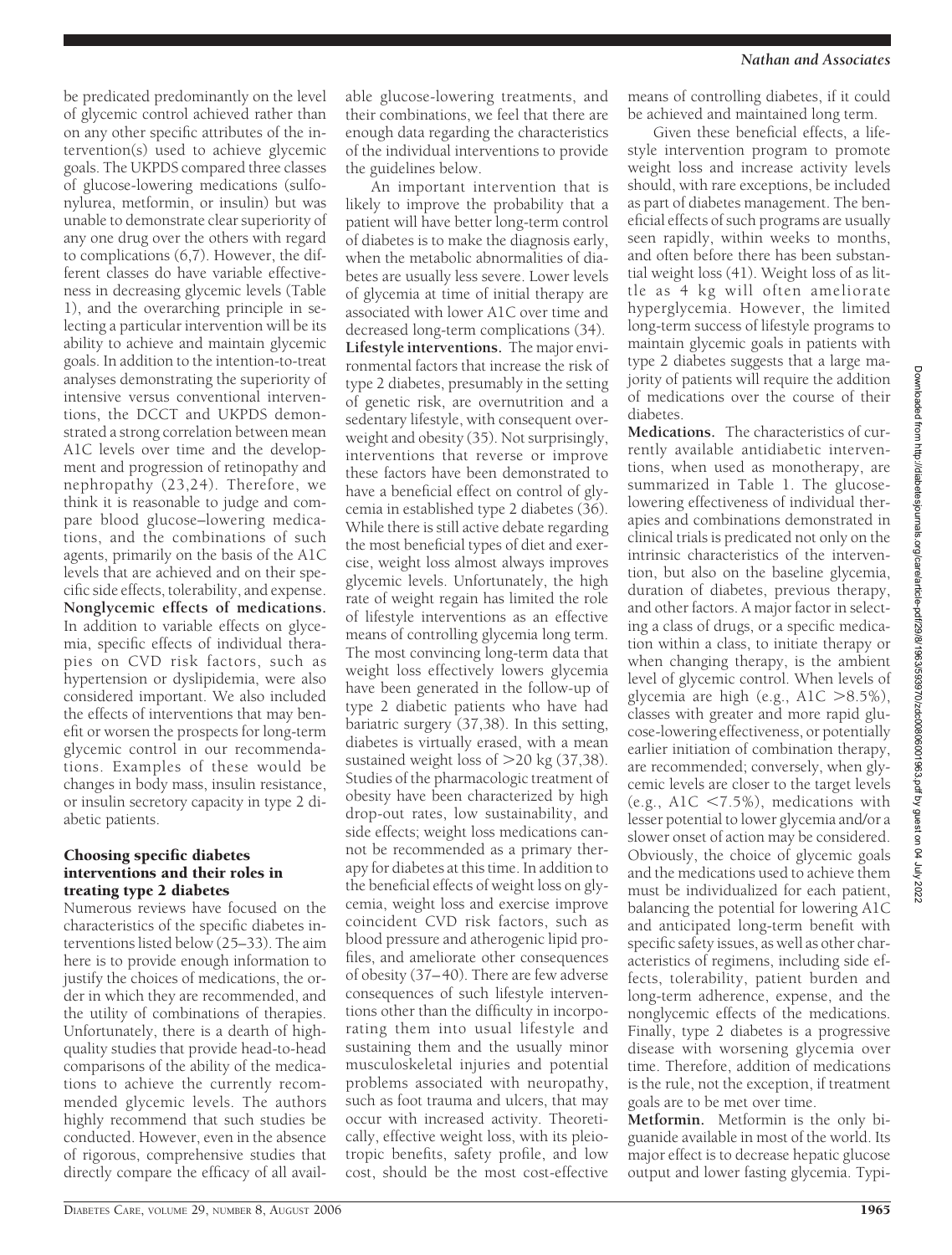# *Management of hyperglycemia in type 2 diabetes*

cally, metformin monotherapy will lower A1C by  $\sim$ 1.5 percentage points (27,42). It is generally well tolerated, with the most common adverse effects being gastrointestinal. Although always a matter of concern because of its potentially fatal outcome, lactic acidosis is quite rare  $(<$   $1$ case per 100,000 treated patients) (43). Metformin monotherapy is usually not accompanied by hypoglycemia and has been used safely, without causing hypoglycemia, in patients with pre-diabetic hyperglycemia (44). The major nonglycemic effect of metformin is either weight stability or modest weight loss, in contrast to many of the other blood glucose– lowering medications. The UKPDS demonstrated a beneficial effect of metformin therapy on CVD outcomes that needs to be confirmed (7).

**Sulfonylureas.** Sulfonylureas lower glycemia by enhancing insulin secretion. They appear to have an effect similar to metformin, and they lower A1C by  $\sim$ 1.5 percentage points (26). The major adverse side effect is hypoglycemia, but severe episodes, characterized by need for assistance, coma, or seizure, are infrequent. However, such episodes are more frequent in the elderly. Episodes can be both prolonged and life threatening, although these are very rare. Several of the newer sulfonylureas have a relatively lower risk for hypoglycemia (Table 1) (45,46). In addition, weight gain of  $\sim$  2 kg is common with the initiation of sulfonylurea therapy. This may have an adverse impact on CVD risk, although it has not been established. Finally, sulfonylurea therapy was implicated as a potential cause of increased CVD mortality in the University Group Diabetes Program (47). Concerns raised by the University Group Diabetes Program study that sulfonylurea therapy may increase CVD mortality in type 2 diabetes were not substantiated by the UKPDS (6).

**Glinides.** Like the sulfonylureas, the glinides stimulate insulin secretion, although they bind to a different site within the sulfonylurea receptor (28). They have a shorter circulating half-life than the sulfonylureas and must be administered more frequently. Of the two glinides currently available in the U.S., repaglinide is almost as effective as metformin or the sulfonylureas, decreasing A1C by  $\sim$ 1.5 percentage points. Nateglinide is somewhat less effective in lowering A1C than repaglinide when used as monotherapy or in combination therapy (48,49). The glinides have a similar risk for weight gain as

the sulfonylureas, but hypoglycemia may be less frequent, at least with nateglinide, than with some sulfonylureas (49,50).

α-Glucosidase inhibitors. α-Glucosidase inhibitors reduce the rate of digestion of polysaccharides in the proximal small intestine, primarily lowering postprandial glucose levels without causing hypoglycemia. They are less effective in lowering glycemia than metformin or the sulfonylureas, reducing A1C by 0.5-0.8 percentage points (29). Since carbohydrate is absorbed more distally, malabsorption and weight loss do not occur; however, increased delivery of carbohydrate to the colon commonly results in increased gas production and gastrointestinal symptoms. This side effect has led to discontinuation of the  $\alpha$ -glucosidase inhibitors by 25– 45% of participants in clinical trials (29,51). One clinical trial examining acarbose as a means of preventing the development of diabetes in high-risk subjects with impaired glucose tolerance showed an unexpected reduction in severe CVD outcomes (51). This potential benefit of  $\alpha$ -glucosidase inhibitors needs to be confirmed.

**Thiazolidinediones.** Thiazolidinediones (TZDs or glitazones) are peroxisome proliferator-activated receptor  $\gamma$  modulators; they increase the sensitivity of muscle, fat, and liver to endogenous and exogenous insulin ("insulin sensitizers") (31). The limited data regarding the blood glucose–lowering effectiveness of TZDs when used as monotherapy have demonstrated a 0.5–1.4% decrease in A1C. The most common adverse effects with TZDs are weight gain and fluid retention. There is an increase in adiposity, largely subcutaneous, with redistribution of fat from visceral deposits shown in some studies. The fluid retention usually manifests as peripheral edema, though new or worsened heart failure can occur. The TZDs either have a beneficial or neutral effect on atherogenic lipid profiles, with pioglitazone having a more beneficial effect than rosiglitazone (52,53). The PROactive (PROspective pioglitAzone Clinical Trial In macroVascular Events) study demonstrated no significant effects of pioglitazone compared with placebo on the primary CVD outcome (composite of allcause mortality, nonfatal and silent myocardial infarction, stroke, major leg amputation, acute coronary syndrome, coronary artery bypass graft or percutaneous coronary intervention, and leg revascularization) after 3 years of follow-up, but a 16% reduction in death, myocardial infarction, and stroke, a secondary end point, was reported with marginal statistical significance (54). **Insulin.** Insulin is the oldest of the cur-

rently available medications and has the most clinical experience. Although initially developed to treat the insulindeficient type 1 diabetic patient, in whom it is life saving, insulin was used early on to treat the insulin-resistant form of diabetes recognized by Himsworth and Kerr (55). Insulin is the most effective of diabetes medications in lowering glycemia. It can, when used in adequate doses, decrease any level of elevated A1C to, or close to, the therapeutic goal. Unlike the other blood glucose–lowering medications, there is no maximum dose of insulin beyond which a therapeutic effect will not occur. Relatively large doses of insulin  $(\geq 1$  unit/kg), compared with those required to treat type 1 diabetes, may be necessary to overcome the insulin resistance of type 2 diabetes and lower A1C to goal. Although initial therapy is aimed at increasing basal insulin supply, usually with intermediate- or long-acting insulins, patients may also require prandial therapy with short- or rapid-acting insulins as well (Fig. 1). Insulin therapy has beneficial effects on triglyceride and HDL cholesterol levels (56) but is associated with weight gain of  $\sim$  2–4 kg, probably proportional to the correction of glycemia and owing predominantly to the reduction of glycosuria. As with sulfonylurea therapy, the weight gain may have an adverse effect on cardiovascular risk. Insulin therapy is also associated with hypoglycemia, albeit much less frequently than in type 1 diabetes. In clinical trials aimed at normoglycemia and achieving a mean A1C of  $\sim$ 7%, severe hypoglycemic episodes (defined as requiring help from another person to treat) occurred at a rate of between 1 and 3 per 100 patient-years  $(8,56-59)$  compared with 61 per 100 patient-years in the DCCT intensive-therapy group (4). Insulin analogs with longer, nonpeaking profiles may decrease the risk of hypoglycemia compared with NPH, and analogs with very short durations of action may reduce the risk of hypoglycemia compared with regular insulin (60,61). Inhaled insulin was approved in the U.S. in 2006 for the treatment of type 2 diabetes. Published clinical studies to date have not demonstrated whether inhaled insulin, given as monotherapy (62,63) or in combination with an injection of long-acting insulin (64), can lower AlC to  $\leq 7\%$ .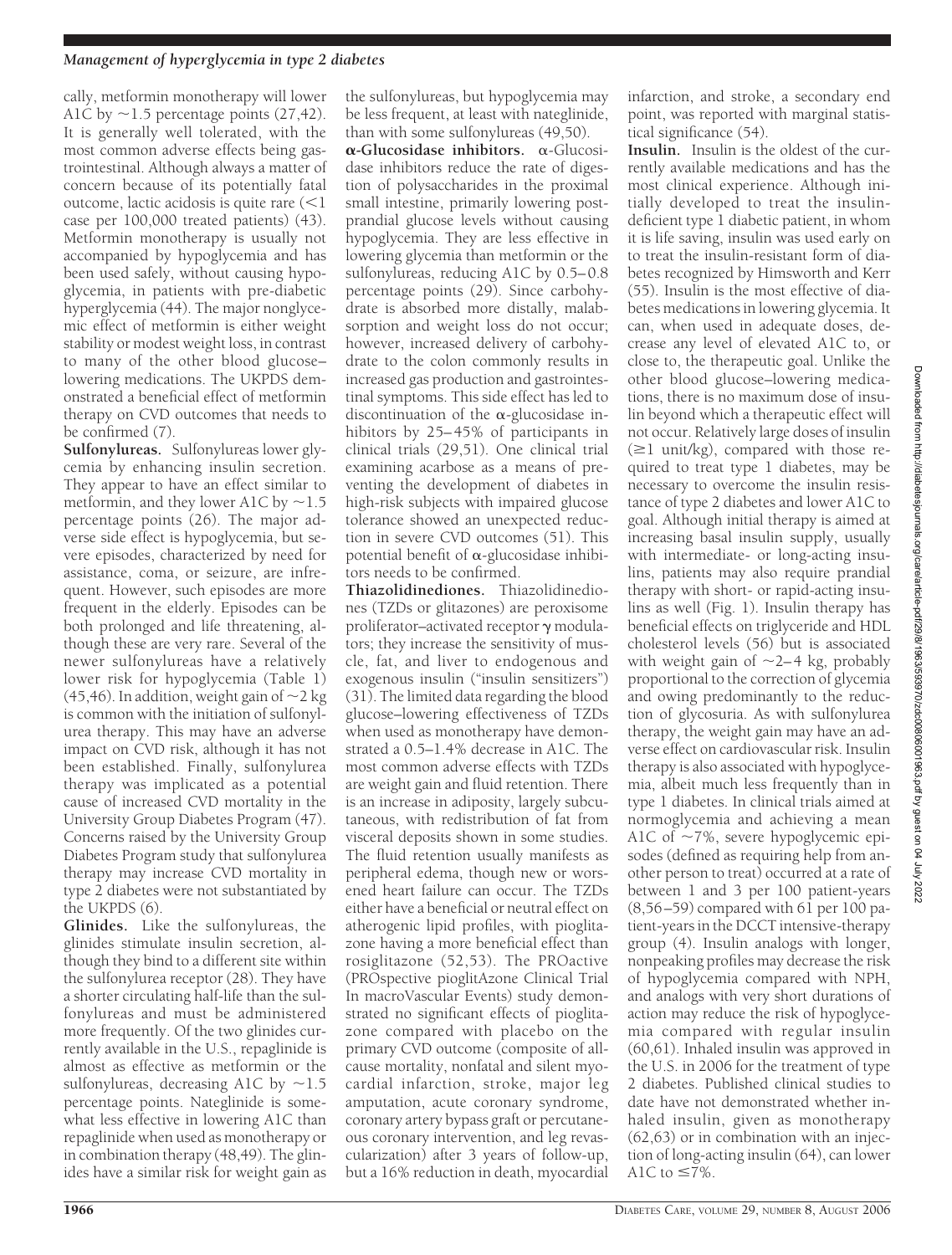

Figure 1—*Initiation and adjustment of insulin regimens. Insulin regimens should be designed taking lifestyle and meal schedule into account. The algorithm can only provide basic guidelines for initiation and adjustment of insulin. See ref. 71 for more detailed instructions. Premixed insulins are not recommended during adjustment of doses; however, they can be used conveniently, usually before breakfast and/or dinner if proportion of rapid- and intermediate-acting insulins is similar to the fixed proportions available. bg, blood glucose.*

**Glucagon-like peptide 1 agonists (exenatide).** Glucagon-like peptide 1 (GLP-1) 7-37, a naturally occurring peptide produced by the L-cells of the small intestine, stimulates insulin secretion. Exendin-4 has homology with the human GLP-1 sequence but has a longer circulating half-life. It binds avidly to the GLP-1 receptor on the pancreatic  $\beta$ -cell and

potentiates glucose-mediated insulin secretion (32). Synthetic exendin-4 (exenatide) was approved for use in the U.S. in 2005 and is administered twice per day by subcutaneous injection. Although there are far less published data on this new compound than the other blood glucose–lowering medications, exendin-4 appears to lower A1C by 0.5–1 percent-

age points, mainly by lowering postprandial blood glucose levels (65–68). Exenatide also suppresses glucagon secretion and slows gastric motility. It is not associated with hypoglycemia but has a relatively high frequency of gastrointestinal side effects, with 30 – 45% of treated patients experiencing one or more episodes of nausea, vomiting, or diarrhea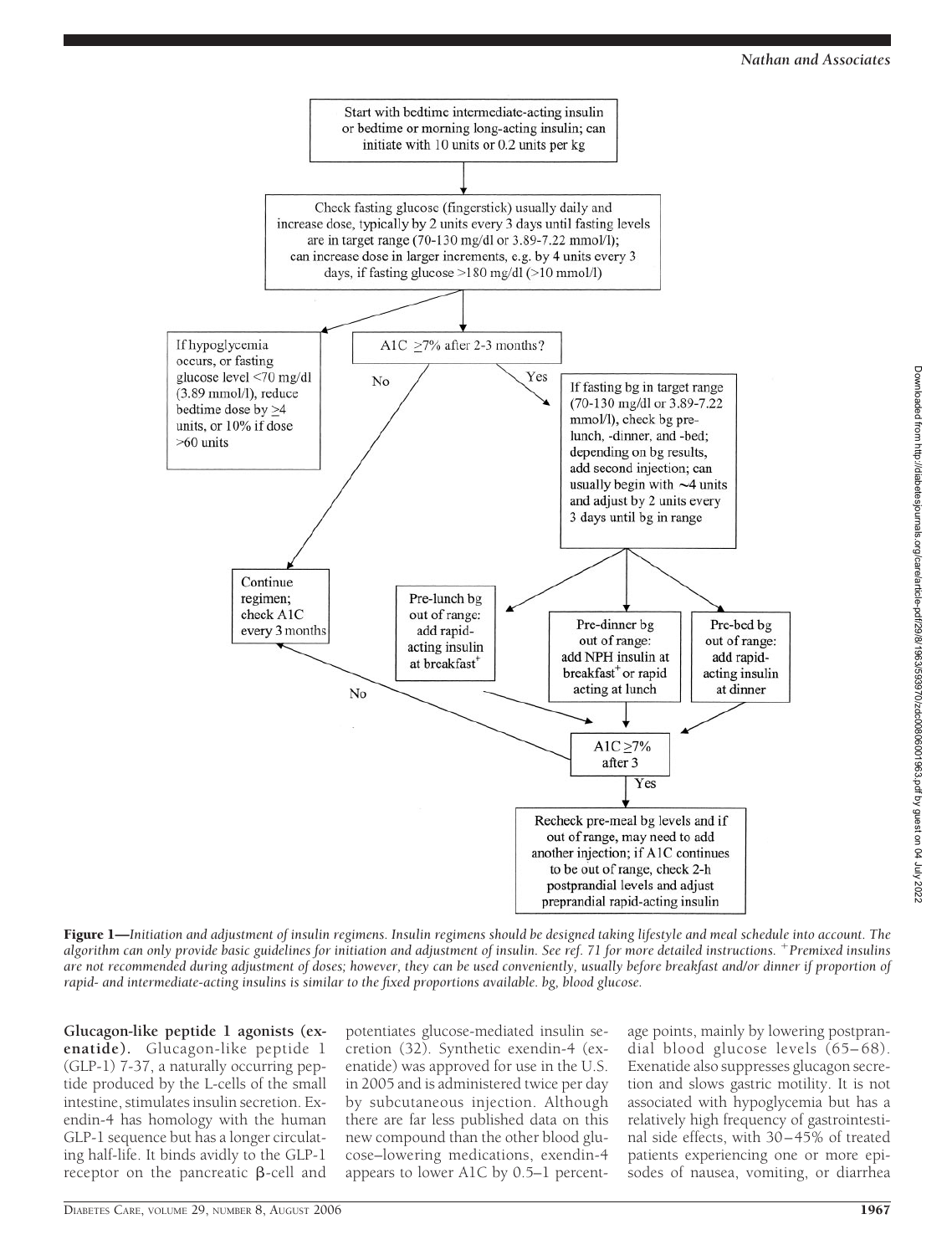

Figure 2—*Algorithm for the metabolic management of type 2 diabetes. Reinforce lifestyle intervention at every visit. \*Check A1C every 3 months until* -*7% and then at least every 6 months. Although three oral agents can be used, initiation and intensification of insulin therapy is preferred based on effectiveness and expense. # See Fig. 1 for initiation and adjustment of insulin.*

(65– 68). In published trials, exenatide is associated with an  $\sim$ 2- to 3-kg weight loss over 6 months, some of which may be a result of its gastrointestinal side effects. Currently, exenatide is approved for use in the U.S. with sulfonylurea and/or metformin.

**Amylin agonists (pramlintide).** Pramlintide is a synthetic analog of the  $\beta$ -cell hormone amylin. Currently, pramlintide is approved for use in the U.S. only as adjunctive therapy with insulin.

Pramlintide is administered subcutaneously before meals and slows gastric emptying, inhibits glucagon production in a glucose-dependent fashion, and predominantly decreases postprandial glucose excursions (33). In clinical studies, A1C has been decreased by 0.5–0.7 percentage points (69). The major clinical side effects of this drug, which is injected before meals, are gastrointestinal in nature. Approximately 30% of treated participants in the clinical trials have developed nausea. Weight loss associated with this medication is  $\sim$  1–1.5 kg over 6 months; as with exenatide, some of the weight loss may be the result of gastrointestinal side effects.

# How to initiate diabetes therapy and advance interventions

Except in rare circumstances, such as patients who are extremely catabolic or hyperosmolar, who are unable to hydrate themselves adequately, or with diabetic ketoacidosis (see SPECIAL CONSIDERATIONS/ PATIENTS below), hospitalization is not re-

quired to initiate or adjust therapy. The patient is the key player in the diabetes care team and should be trained and empowered to prevent and treat hypoglycemia, as well as to adjust medications with the guidance of health care providers to achieve glycemic goals. Many patients may be managed effectively with monotherapy; however, the progressive nature of the disease will require the use of combination therapy in many, if not most, patients over time to achieve and maintain glycemia in the target range.

The measures of glycemia that are initially targeted on a day-to-day basis are the fasting and preprandial glucose levels. Self-monitoring of blood glucose (SMBG) is an important element in adjusting or adding new interventions and, in particular, in titrating insulin doses. The need for and number of required SMBG measurements are not clear (70) but are dependent on the medications used. Oral hypoglycemic regimens that do not include sulfonylureas, and are therefore not likely to cause hypoglycemia, usually do not require SMBG. However, SMBG may be used to determine whether therapeutic blood glucose targets are being achieved and to adjust treatment regimens without requiring the patient to have laboratorybased blood glucose testing. A fasting glucose level measured several times per week generally correlates well with the A1C level. Insulin therapy requires more frequent monitoring.

The levels of plasma or capillary glucose (most meters that measure fingerstick capillary samples are adjusted to provide values equivalent to plasma glucose) that should result in long-term glycemia in the nondiabetic target range, as measured by A1C, are fasting and preprandial levels between 70 and 130 mg/dl (3.89 and 7.22 mmol/l). If these levels are not consistently achieved, or A1C remains above the desired target, postprandial levels, usually measured 90 –120 min after a meal, may be checked. They should be less than 180 mg/dl (10 mmol/l) to achieve A1C levels in the target range.

Attempts to achieve target glycemic levels with regimens including sulfonylureas or insulin may be associated with modest hypoglycemia, with glucose levels in the 55- to 70-mg/dl (3.06- to 3.89 mmol) range. These episodes are generally well tolerated, easily treated with oral carbohydrate, such as glucose tablets or  $4-6$  oz  $(120-180$  ml) juice or nondiet soda, and rarely progress to more severe hypoglycemia, including loss of consciousness or seizures.

# Algorithm

The algorithm (Fig. 2) takes into account the characteristics of the individual interventions, their synergies, and expense. The goal is to achieve and maintain glycemic levels as close to the nondiabetic range as possible and to change interventions at as rapid a pace as titration of medications allows. Pramlintide, exenatide,  $\alpha$ -glucosidase inhibitors, and the glinides are not included in this algorithm, owing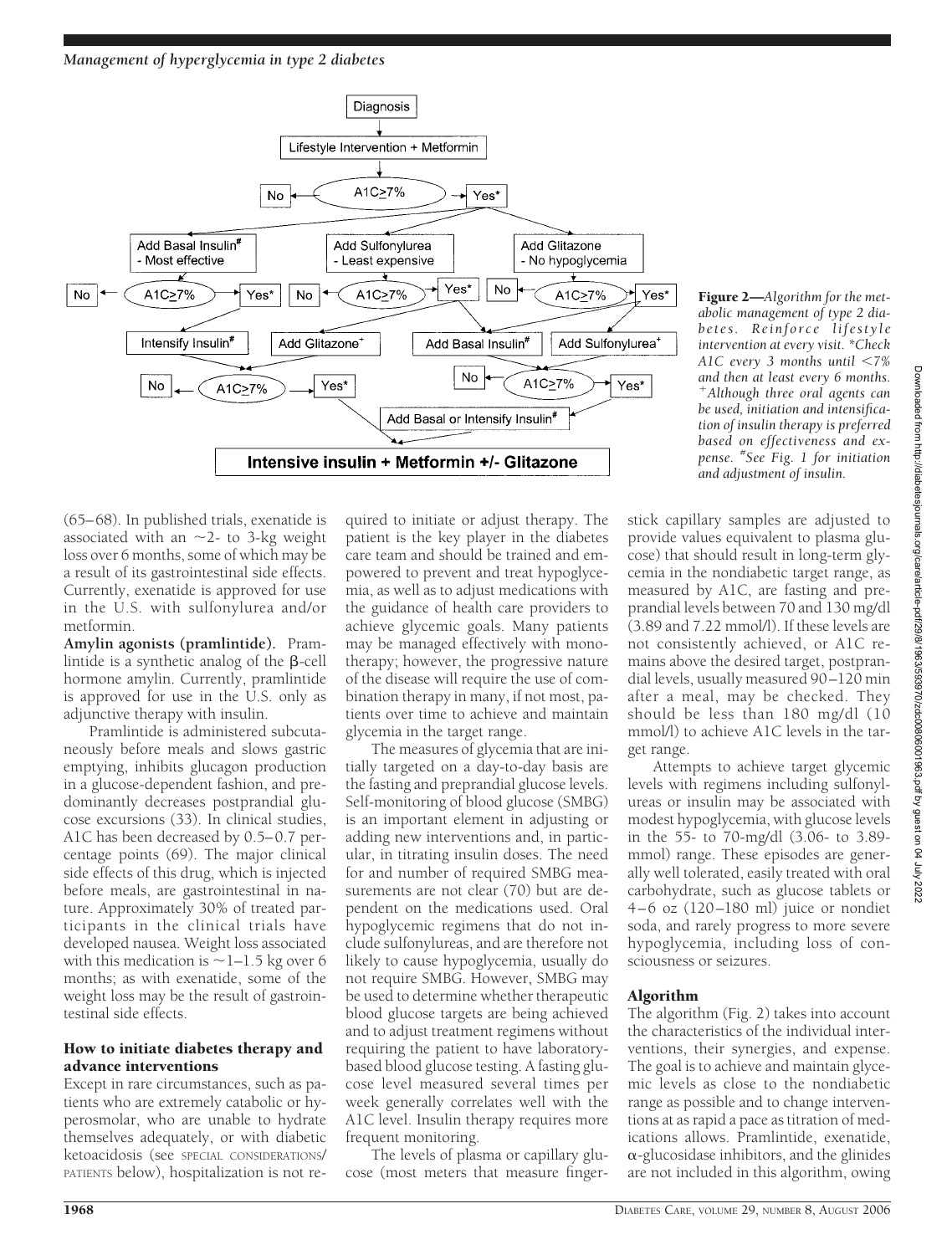# **Table 2—***Titration of metformin*

- *1*) Begin with low-dose metformin (500 mg) taken once or twice per day with meals (breakfast and/or dinner).
- *2*) After 5–7 days, if GI side effects have not occurred, advance dose to 850 or 1,000 mg before breakfast and dinner.
- *3*) If GI side effects appear as doses advanced, can decrease to previous lower dose and try to advance dose at a later time.
- *4*) The maximum effective dose is usually 850 mg twice per day, with modestly greater effectiveness with doses up to 3 g per day. GI side effects may limit the dose that can be used.
- *5*) Based on cost considerations, generic metformin is the first choice of therapy. A longer-acting formulation is available in some countries and can be given once per day.

#### GI, gastrointestinal.

to their generally lower overall glucoselowering effectiveness, limited clinical data, and/or relative expense (Table 1). However, they may be appropriate choices in selected patients.

**Step 1: lifestyle intervention and metformin.** Based on the numerous demonstrated short- and long-term benefits that accrue when weight loss and increased levels of activity are achieved and maintained, and the cost-effectiveness of lifestyle interventions when they succeed, the consensus is that lifestyle interventions should be initiated as the first step in treating new-onset type 2 diabetes (Fig. 2). These interventions should be implemented by health care professionals with appropriate training, usually registered dietitians with training in behavioral modification, and be sensitive to ethnic and cultural differences among populations. Moreover, lifestyle interventions to improve glucose, blood pressure, and lipids levels and to promote weight loss or at least avoid weight gain should remain an underlying theme throughout the management of type 2 diabetes, even after medications are used. For the 10 –20% of patients with type 2 diabetes who are not obese or overweight, modification of dietary composition and activity levels may play a supporting role, but medications are generally required earlier (see SPECIAL CONSIDERATIONS/PATIENTS below).

The authors recognize that for most individuals with type 2 diabetes, lifestyle interventions fail to achieve or maintain metabolic goals, either because of failure

to lose weight, weight regain, progressive disease or a combination of factors. Therefore, our consensus is that metformin therapy should be initiated concurrent with lifestyle intervention at diagnosis. Metformin is recommended as the initial pharmacologic therapy, in the absence of specific contraindications, for its effect on glycemia, absence of weight gain or hypoglycemia, generally low level of side effects, high level of acceptance, and relatively low cost. Metformin treatment should be titrated to its maximally effective dose over 1–2 months, as tolerated (Table 2). Rapid addition of other glucose-lowering medications should be considered in the setting of persistent symptomatic hyperglycemia.

**Step 2: additional medications.** If lifestyle intervention and maximal tolerated dose of metformin fail to achieve or sustain glycemic goals, another medication should be added within 2–3 months of the initiation of therapy or at any time when A1C goal is not achieved. There was no strong consensus regarding the second medication added after metformin other than to choose among insulin, a sulfonylurea, or a TZD (Fig. 2). As discussed above, the A1C level will determine in part which agent is selected next, with consideration given to the more effective glycemia-lowering agent, insulin, for patients with A1C  $>8.5\%$  or with symptoms secondary to hyperglycemia. Insulin can be initiated with a basal (intermediate- or long-acting) insulin (see Fig. 1 for suggested initial insulin regimens) (71). The relative increased cost of the newer agents that are only available as brand medications must be balanced against their relative benefits.

**Step 3: further adjustments.** If lifestyle, metformin, and a second medication do not result in goal glycemia, the next step should be to start, or intensify, insulin therapy (Fig. 1). When A1C is close to goal (-8.0%), addition of a third oral agent could be considered; however, this approach is relatively more costly and potentially not as effective in lowering glycemia compared with adding or intensifying insulin (72). Intensification of insulin therapy usually consists of additional injections that might include a short- or rapid-acting insulin given before selected meals to reduce postprandial glucose excursions (Fig. 1). When prandial rapid- or very-rapid-acting insulin injections are started, insulin secretagogues (sulfonylurea or glinides) should be discontinued, or tapered and then discontinued, since they are not considered synergistic with administered insulin.

## Rationale in selecting specific combinations

More than one medication will be necessary for the majority of patients over time. Selection of the individual agents should be made on the basis of their glucoselowering effectiveness and other characteristics listed in Table 1. However, when adding second and potentially third antihyperglycemic medications, the synergy of particular combinations and other interactions should be considered. In general, antihyperglycemic drugs with different mechanisms of action will have the greatest synergy. Insulin plus metformin (73) and insulin plus a TZD (74) are particularly effective means of lowering glycemia. The increased risk of fluid retention with the latter combination must be considered. (TZD in combination with insulin is not currently approved in the European Union.) Although both TZDs and metformin effectively increase sensitivity to insulin, they have different target organs and have been shown to have modest additive effects, with addition of TZD to metformin lowering A1C by 0.3– 0.8% (75,76).

# Special considerations/patients

In the setting of severely uncontrolled diabetes with catabolism, defined as fasting plasma glucose levels 250 mg/dl (13.9 mmol/l), random glucose levels consistently  $>$ 300 mg/dl (16.7 mmol/l), A1C  $>$ 10%, or the presence of ketonuria, or as symptomatic diabetes with polyuria, polydipsia, and weight loss, insulin therapy in combination with lifestyle intervention is the treatment of choice. Some patients with these characteristics will have unrecognized type 1 diabetes; others will have type 2 diabetes but with severe insulin deficiency. Insulin can be titrated rapidly and is associated with the greatest likelihood of returning glucose levels rapidly to target levels. After symptoms are relieved, oral agents can often be added and it may be possible to withdraw insulin, if preferred.

### Conclusions/summary

Type 2 diabetes is epidemic. Its long-term consequences translate into enormous human suffering and economic costs. We now understand that much of the morbidity associated with long-term complications can be substantially reduced with interventions that achieve glucose levels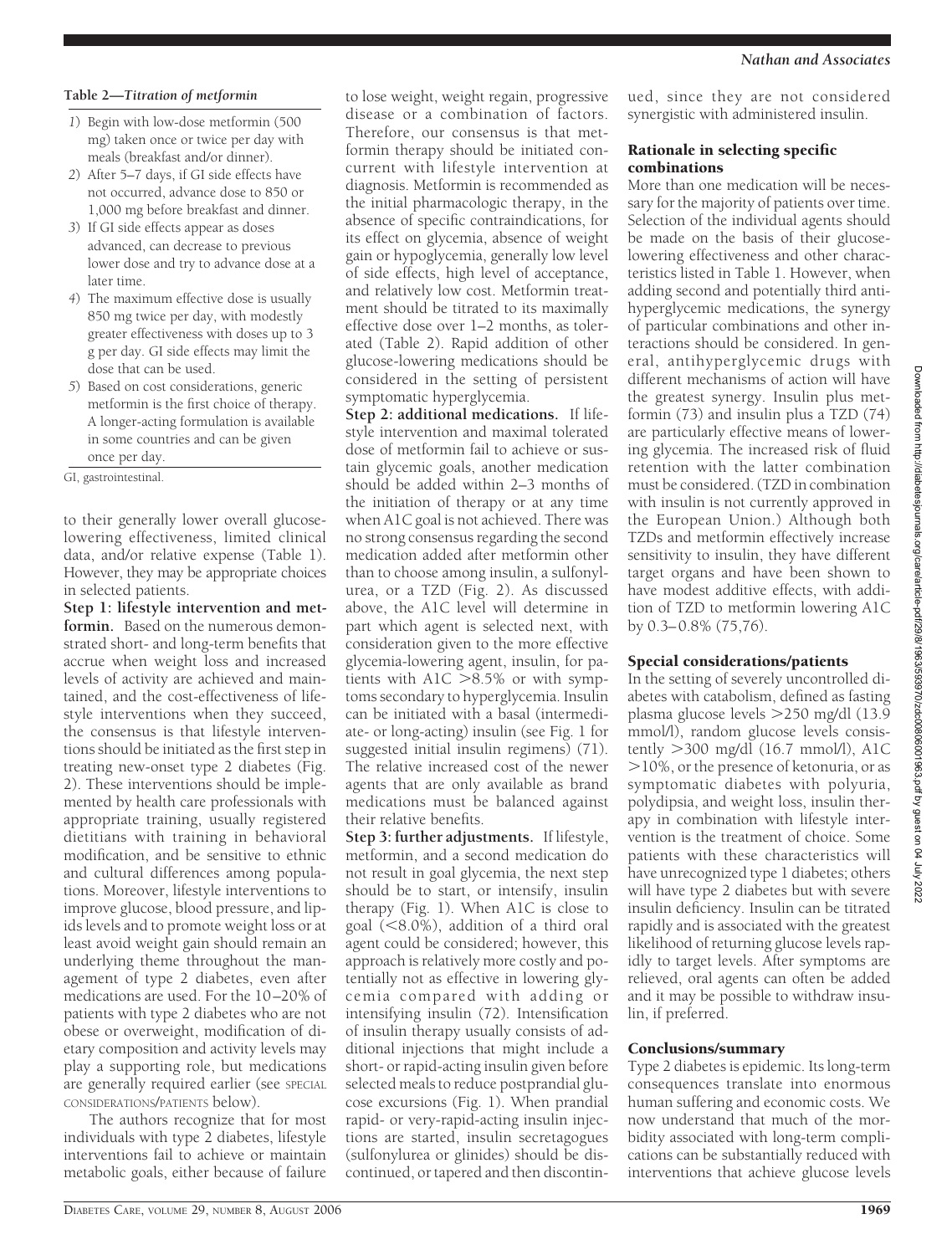# *Management of hyperglycemia in type 2 diabetes*

close to the nondiabetic range. Although new classes of medications, and numerous combinations, have been demonstrated to lower glycemia, current-day management has failed to achieve and maintain the glycemic levels most likely to provide optimal health care status for people with diabetes.

The guidelines and treatment algorithm presented here emphasize

- achievement and maintenance of normal glycemic goals;
- initial therapy with lifestyle intervention and metformin;
- rapid addition of medications, and transition to new regimens, when target glycemic goals are not achieved or sustained; and
- early addition of insulin therapy in patients who do not meet target goals.

## **References**

- 1. American Diabetes Association. Standards of medical care of diabetes. *Diabetes Care* 28 (Suppl. 1):S15–S35, 2005
- 2. European Diabetes Policy Group: A desktop guide to type 2 diabetes mellitus. *Diabet Med* 16:716 –730, 1999
- 3. The Royal College of General Practitioners Effective Clinical Practice Unit: Clinical guidelines for type 2 diabetes mellitus: management of blood glucose [article online], 2002. Available from http://www.nice .org.uk/pdf/NICE\_full\_blood\_glucose.pdf
- 4. Diabetes Control and Complications Trial Research Group: The effect of intensive diabetes treatment on the development and progression of long-term complications in insulin-dependent diabetes mellitus: the Diabetes Control and Complications Trial. *N Engl J Med* 329:978-986, 1993
- 5. Reichard P, Nilsson B-Y, Rosenqvist U: The effect of long-term intensified insulin treatment on the development of microvascular complications of diabetes mellitus. *N Engl J Med* 329:304 –309, 1993
- 6. UK Prospective Diabetes Study (UKPDS) Group: Intensive blood glucose control with sulphonylureas or insulin compared with conventional treatment and risk of complication in patients with type 2 diabetes (UKPDS 33). *Lancet* 352:837– 853, 1998
- 7. UK Prospective Diabetes Study (UKPDS) Group: Effect of intensive blood glucose control with metformin on complication in overweight patients with type 2 diabetes (UKPDS 34). *Lancet* 352:854 – 865, 1998
- 8. Ohkubo Y, Kishikawa H, Araki E, Takao M, Isami S, Motoyoshi S, Kojima Y, Furuyoshi N, Shichiri M: Intensive insulin

therapy prevents the progression of diabetic microvascular complications in Japanese patients with NIDDM: a randomized prospective 6-year study. *Diabetes Res Clin Pract* 28:103–117, 1995

- 9. Diabetes Control and Complications Trial /Epidemiology of Diabetes Interventions and Complications Research Group: Intensive diabetes therapy and carotid intima-media thickness in type 1 diabetes. *N Engl J Med* 348:2294 –2303, 2003
- 10. Diabetes Control and Complications Trial/Epidemiology of Diabetes Interventions and Complications Research Group: Intensive diabetes treatment and cardiovascular disease in patients with type 1 diabetes. *N Engl J Med* 353:2643–2653, 2005
- 11. Advance Collaborative Group: AD-VANCE: Action in Diabetes and Vascular Disease: patient recruitment and characteristics of the study population at baseline. *Diabet Med* 22:882– 888, 2005
- 12. Bastien A: The ACCORD trial: a multidisciplinary approach to control cardiovascular risk in type 2 diabetes mellitus. *Pract Diabetol* 23:6 –11, 2004
- 13. Nathan DM: Initial management of glycemia in type 2 diabetes mellitus. *N Engl J Med* 347:1342–1349, 2002
- 14. Deeg MA: Basic approach to managing hyperglycemia for the nonendocrinologist. *Am J Cardiol* 96 (Suppl. 1):37E– 40E, 2005
- 15. Sheehan MT: Current therapeutic options in type 2 diabetes mellitus: a practical approach. *Clin Med Res* 1:189 –200, 2003
- 16. Inzucchi SE: Oral antihyperglycemic therapy for type 2 diabetes. *JAMA* 287: 360 –372, 2002
- 17. Klein R, Klein BEK, Moss SE, Davis MD, DeMets DL: Glycosylated hemoglobin predicts the incidence and progression of diabetic retinopathy. *JAMA* 260:2864 – 2871, 1988
- 18. Chase HP, Jackson WE, Hoops, SL, Cockerham RS, Archer PG, O'Brien D: Glucose control and the renal and retinal complications of insulin-dependent diabetes. *JAMA* 261:1155–1160, 1989
- 19. American Diabetes Association: Standards of medical care in diabetes–2006. *Diabetes Care* 29 (Suppl. 1):S4 – 42, 2006
- 20. Little RR, Rohlfing CL, Wiedmeyer H-M, Myers GL, Sacks DB, Goldstein DE: The National Glycohemoglobin Standardization Program (NGSP): a five year progress report. *Clin Chem* 47:1985–1992, 2001
- 21. Expert Panel on Detection, Evaluation, and Treatment of High Blood Cholesterol in Adults: Executive summary of the Third Report of the National Cholesterol Education Program (NCEP) Expert Panel on Detection, Evaluation, and Treatment of High Blood Cholesterol in Adults (Adult Treatment Panel III). *JAMA* 285: 2486 –2497, 2001
- 22. Chobanian AV, Bakris GL, Black HR,

Cushman WC, Green LA, Izzo JL, Jones DW, Materson BJ, Oparil S, Wright JT, Rocella EJ, the National Heart, Lung, and Blood Institute Joint National Committee on Prevention, Detection, Evaluation and Treatment of High Blood Pressure, the National High Blood Pressure Education Program Coordinating Committee: The seventh report of the Joint National Committee on Prevention, Detection, Evaluation and Treatment of High Blood Pressure: the JNC 7 report. *JAMA* 289: 2560 –2571, 2003

- 23. DCCT Research Group: The association between glycemic exposure and longterm diabetic complications in the Diabetes Control and Complications Trial. *Diabetes* 44:968 –983, 1995
- 24. Stratton IM, Adler AI, Neil HA, Matthews DR, Manley SE, Cull CA, Hadden D, Turner RC, Holman RR: Association of glycaemia with macrovascular and microvascular complications of type 2 diabetes (UKPDS 35): prospective observational study. *BMJ* 321:405– 412, 2000
- 25. National Institutes of Health: *Clinical Guidelines on the Identification, Evaluation, and Treatment of Overweight and Obesity in Adults: The Evidence Report*. Bethesda, MD, National Institutes of Health, 1999 (NIH publ. no. 98-4083)
- 26. Groop L: Sulfonylureas in NIDDM. *Diabetes Care* 15:737–747, 1992
- 27. Bailey CJ, Turner RC: Metformin. *N Engl J Med* 334:574 –583, 1996
- 28. Malaisse WJ: Pharmacology of the meglitinide analogs: new treatment options for type 2 diabetes mellitus. *Treat Endocrinol* 2:401– 414, 2003
- 29. Van de Laar FA, Lucassen PL, Akkermans RP, Van de Lisdonk EH, Rutten GE, Van Weel C: Alpha-glucosidase inhibitors for type 2 diabetes mellitus. *Cochrane Database Syst Rev* CD003639, 2005
- 30. Genuth S: Insulin use in NIDDM.*Diabetes Care* 13:1240 –1264, 1990
- 31. Yki-Jarvinen H: Drug therapy: thiazolidinediones. *N Engl J Med* 351:1106, 2004
- 32. Drucker DJ: Biologic actions and therapeutic potential of the proglucagon-derived peptides. *Nature Endocrinol Metab* 1:22–31, 2005
- 33. Schmitz O, Brock B, Rungby J: Amylin agonists: a novel approach in the treatment of diabetes. *Diabetes* 53 (Suppl. 3): S233–S238, 2004
- 34. Colagiuri S, Cull CA, Holman RR, UKPDS Group: Are lower fasting plasma glucose levels at diagnosis of type 2 diabetes associated with improved outcomes? *Diabetes Care* 25:1410 –1417, 2002
- 35. Harris MI: Epidemiologic correlates of NIDDM in Hispanics, whites and blacks in the U.S. population. *Diabetes Care* 14 (Suppl. 3):639 – 648, 1991
- 36. Rewers M, Hamman RF: Risk factors for non-insulin dependent diabetes. In *Dia-*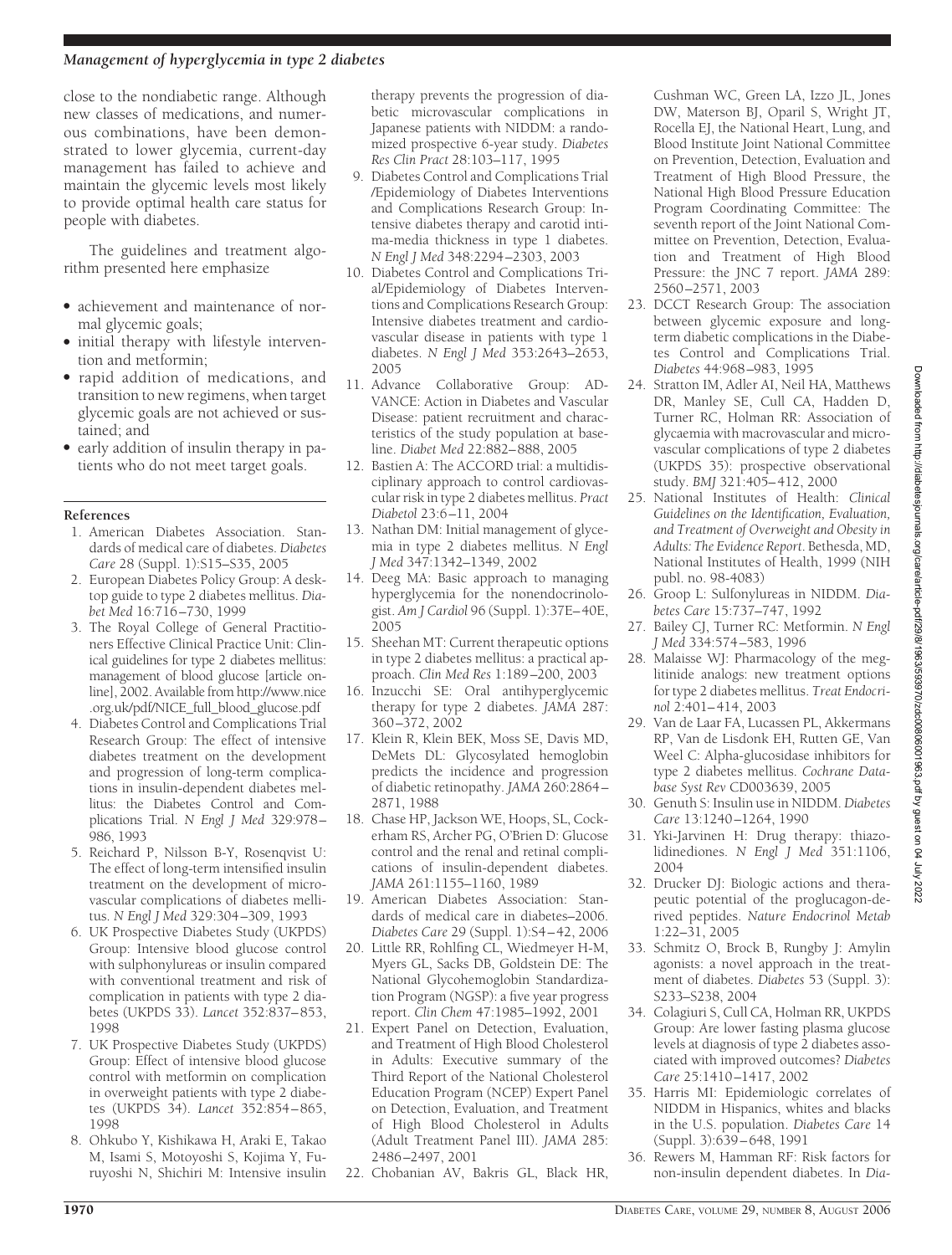*betes in America*. 2nd ed. Harris M, Ed. Bethesda, MD, National Institutes of Health, 1995, p. 179 –220 (NIH publ. no. 95-1468)

- 37. Pories WJ, Swanson MS, MacDonald KG, Long SB, Morris PG, Brown BM, Barakat HA, daRamon RA, Israel G, Dolezal JM: Who would have thought it? An operation proves to be the most effective therapy for adult-onset diabetes mellitus. *Ann Surg* 222:339 –350, 1995
- 38. Sjostrom L, Lindroos AK, Peltonen M, Torgerson J, Bouchard C, Carlsson B, Dahlgren S, Larrson B, Narbro K, Sjostrom CD, Sullivan M, Wedel H, Swedish Obese Subjects Study Scientific Group: Lifestyle, diabetes, and cardiovascular risk factors 10 years after bariatric surgery. *N Engl J Med* 351:2683–2693, 2004
- 39. Pontiroli AE, Folli F, Paganelli M, Micheletto G, Pizzocri P, Vedani P, Luisi F, Perego L, Morabito A, Doldi SB: Laparoscopic gastric banding prevents type 2 diabetes and arterial hypertension and induces their remission in morbid obesity. *Diabetes Care* 28:2703–2709, 2005
- 40. Diabetes Prevention Program Research Group: Impact of intensive lifestyle and metformin therapy on cardiovascular disease risk factors in the Diabetes Prevention Program. *Diabetes Care* 28:888 – 894, 2005
- 41. Hadden DR, Montgomery DAD, Skelly RJ, Trimble ER, Weaver JA, Wilson EA, Buchanan KD: Maturity onset diabetes mellitus: response to intensive dietary management. *BMJ* 3:276 –278, 1975
- 42. DeFronzo R, Goodman A, Multicenter Metformin Study Group: Efficacy of metformin in patients with non-insulin-dependent diabetes mellitus. *N Engl J Med* 333:541, 1995
- 43. Salpeter S, Greyber E, Pasternak G, Salpeter E: Risk of fatal and nonfatal lactic acidosis with metfromin use in type 2 diabetes mellitus. *Cochrane Database Syst Rev* CD002967, 2006
- 44. Diabetes Prevention Program Research Group: Reduction in incidence of type 2 diabetes with lifestyle intervention or metformin. *N Engl J Med* 346:393– 403, 2002
- 45. Tessier D, Dawson K, Tetrault JP, Bravo G, Meneilly GS: Glibenclamide versus gliclazide in type 2 diabetes of the elderly. *Diabet Med* 11:974 –980, 1994
- 46. Holstein A, Plaschke A, Egberts E-H: Lower incidence of severe hypoglycemia in patients with type 2 diabetes treated with glimepiride versus glibenclamide. *Diabetes Metab Res Rev* 17:467– 473, 2001
- 47. Klimt CR, Knatterud GL, Meinert CL, Prout TE: The University Group Diabetes Program: a study of the effect of hypoglycemic agents on vascular complications in patients with adult-onset diabetes. I. Design, methods and baseline characteristics. II. Mortality results. *Diabetes* 19

(Suppl. 2):747– 830, 1970

- 48. Rosenstock J, Hassman DR, Madder RD, Brazinsky SA, Farrell J, Khutoryansky N, Hale PM: Repaglinide versus nateglinide monotherapy: a randomized, multicenter study. *Diabetes Care* 27:1265–1270, 2004
- 49. Gerich J, Raskin P, Jean-Louis L, Purkayastha D, Baron A: PRESERVE- $\beta$ : twoyear efficacy and safety of initial combination therapy with nateglinide or glyburide plus metformin. *Diabetes Care* 28:2093–2100, 2005
- 50. Kristensen JS, Frandsen KB, Bayer T, Müller PG: Compared with repaglinide, sulfonylurea treatment in type 2 diabetes is associated with a 2.5 fold increase in symptomatic hypoglycemia with blood glucose levels -45 mg/dl (Abstract). *Diabetes* 49 (Suppl. 1):A131, 2000
- 51. Chiasson JL, Josse RG, Gomis R, Hanefeld M, Karasik A, Laakso M: Acarbose treatment and the risk of cardiovascular disease and hypertension in patients with impaired glucose tolerance: the STOP-NIDDM Trial. *JAMA* 290:486 – 494, 2003
- 52. Khan MA, St. Peter JV, Xue JL: A prospective, randomized comparison of the metabolic effects of pioglitazone or rosiglitazone in patients with type 2 diabetes who were previously treated with troglitazone. *Diabetes Care* 25:708 –711, 2002
- 53. Goldberg RB, Kendall DM, Deeg MA, Buse JB, Zagar AJ, Pinaire JA, Tan MH, Khan MA, Perez AT, Jacober SJ, GLAI Study Investigators: A comparison of lipid and glycemic effects of pioglitazone and rosiglitazone in patients with type 2 diabetes and dyslipidemia. *Diabetes Care* 28: 1547–1554, 2005
- 54. Dormandy JA, Charbonnel B, Eckland DJA, Erdmann E, Massi-Benedetti M, Moules IK, Skene AM, Tan MH, Lefebvre PJ, Murray GD, Standl E, Wilcox RG, Wilhelmsen L, Betteridge J, Birkeland K, Golay A, Heine RJ, Koranyi L, Laakso M, Mokan M, Norkus A, Pirags V, Podar T, Scheen A, Scherbaum W, Schernthaner G, Schmitz O, Skrha J, Smith U, Taton J, PROactive Investigators: Secondary prevention of macrovascular events in patients with type 2 diabetes in the PROactive (PROspective pioglitAzone Clinical Trial in macroVascular Events): a randomized controlled trial. *Lancet* 366: 1279 –1289, 2005
- 55. Himsworth HP, Kerr RB: Insulin-sensitive and insulin-insensitive types of diabetes mellitus. *Clin Sci* 4:119 –152, 1939
- 56. Nathan DM, Roussell A, Godine JE: Glyburide or insulin for metabolic control in non-insulin-dependent diabetes mellitus: a randomized double-blind study. *Ann Intern Med* 108:334 –340, 1988
- 57. Abraira C, Johnson N, Colwell J, VA CSDM Group: VA Cooperative study on glycemic control and complications in type II diabetes. *Diabetes Care* 18:1113–

1123, 1995

- 58. Zammitt NN, Frier BM: Hypoglycemia in type 2 diabetes. *Diabetes Care* 28:2948 – 2961, 2005
- 59. Miller CD, Phillips LS, Ziemer DC, Gallina DL, Cook CB, El-Kebbi IM: Hypoglycemia in patients with type 2 diabetes mellitus. *Arch Intern Med* 161:1653– 1659, 2005
- 60. Raskin P, Allen E, Hollander P, Lewin A, Gabbay RA, Hu P, Bode B, Garber A: Initiating insulin therapy in type 2 diabetes. *Diabetes Care* 28:260 –265, 2005
- 61. Dailey G, Rosenstock J, Moses RG, Ways K: Insulin glulisine provides improved glycemic control in patients with type 2 diabetes. *Diabetes Care* 27:2363–2368, 2004
- 62. Hollander PA, Blonde L, Rowe R, Mehta AE, Milburn JL, Hershon KS, Chiasson J-L, Levin SR: Efficacy and safety of inhaled insulin (Exubera) compared with subcutaneous insulin therapy in patients with type 2 diabetes. *Diabetes Care* 27: 256 –2363, 2004
- 63. Rosenstock J, Zinman B, Murphy LJ, Clement SC, Moore P, Bowering CK, Hendler R, Lan S-P, Cefalu WT: Inhaled insulin improves glycemic control when substituted for or added to oral combination therapy in type 2 diabetes. *Ann Intern Med* 143:549 –558, 2005
- 64. Cefalu WT, Skyler JS, Kourides IA, Landschulz WH, Balagtas CC, Cheng S-L, Gelfand RA, Inhaled Insulin Study Group: Inhaled human insulin treatment in patients with type 2 diabetes mellitus. *Ann Intern Med* 134:203–207, 2001
- 65. Kendall DM, Riddle MC, Rosenstock J, Zhuang D, Kim DD, Fineman MS, Baron AD: Effects of exenatide (exendin-4) on glycemic control and weight over 30 weeks in patients with type 2 diabetes treated with metformin and a sulfonylurea. *Diabetes Care* 28:1083–1091, 2005
- 66. DeFronzo R, Ratner RE, Han J, Kim DD, Fineman MS, Baron AD: Effects of exenatide on glycemic control and weight over 30 weeks in metformin-treated patients with type 2 diabetes. *Diabetes Care* 28:1092–1100, 2005
- 67. Buse JB, Henry RR, Han J, Kim DD, Fineman MS, Baron AD, Exenatide-113 Clinical Study Group: Effects of exenatide on glycemic control over 30 weeks in sulfonylurea-treated patients with type 2 diabetes.*Diabetes Care* 27:2628 –2635, 2004
- 68. Heine RJ, Van Gaal LF, Johns D, Mihm MJ, Widel MH, Brodows RG: Exenatide versus insulin glargine in patients with suboptimally controlled type 2 diabetes. *Ann Intern Med* 143:559 –569, 2005
- 69. Hollander PA, Levy P, Fineman MS, Maggs DG, Shen LZ, Strobel SA, Weyer C, Kolterman OG: Pramlintide as an adjunct to insulin therapy improves long-term glycemic and weight control in patients with type 2 diabetes. *Diabetes Care* 26: